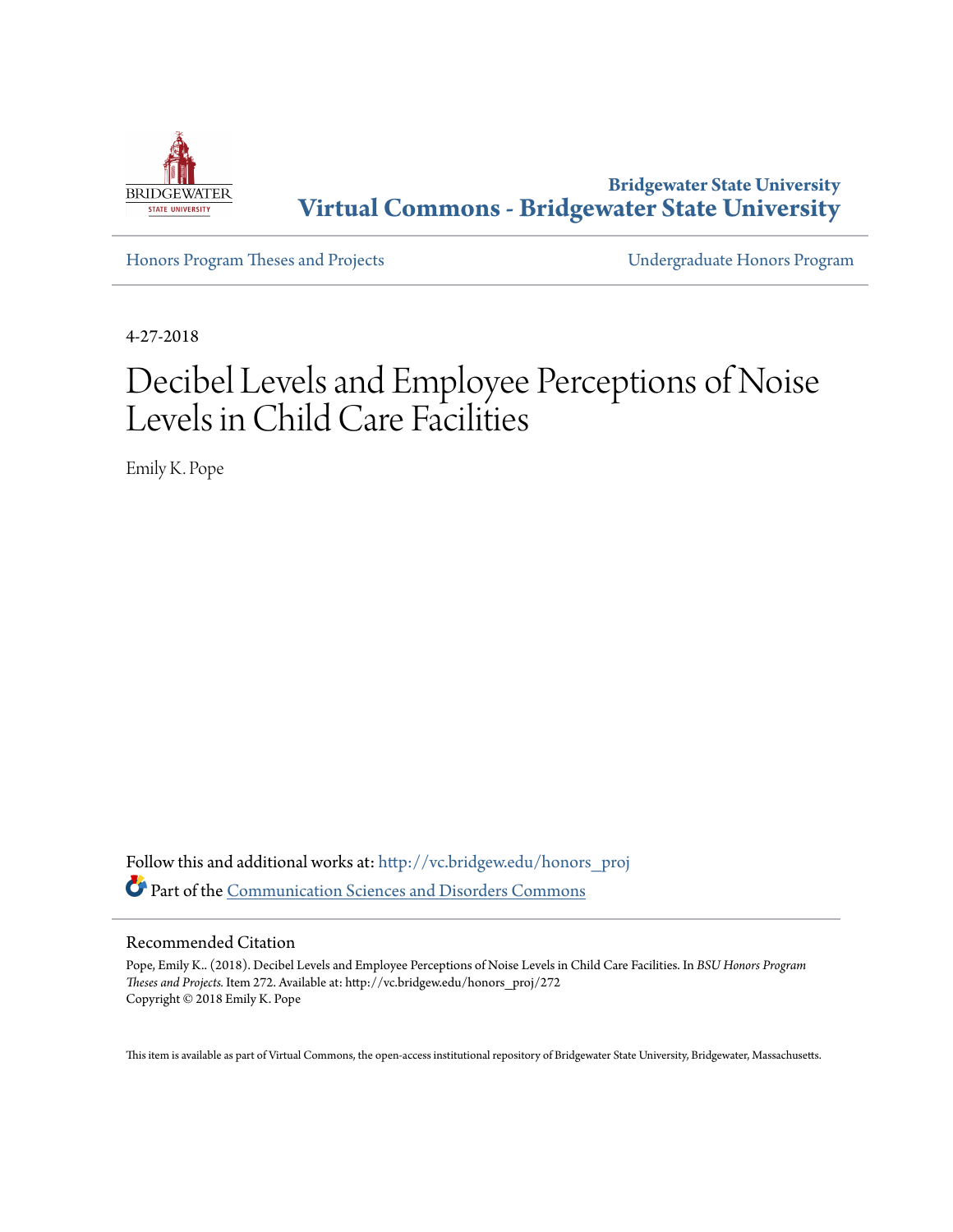Decibel Levels and Employee Perceptions of Noise Levels in Child Care Facilities

Emily K. Pope

Submitted in Partial Completion of the

Requirements for Commonwealth Honors in Communication Sciences and Disorders

Bridgewater State University

April 27, 2018

Dr. Ahmed Abdelal, Thesis Director

Dr. Sandra Ciocci, Committee Member

Dr. Karen Aicher, Committee Member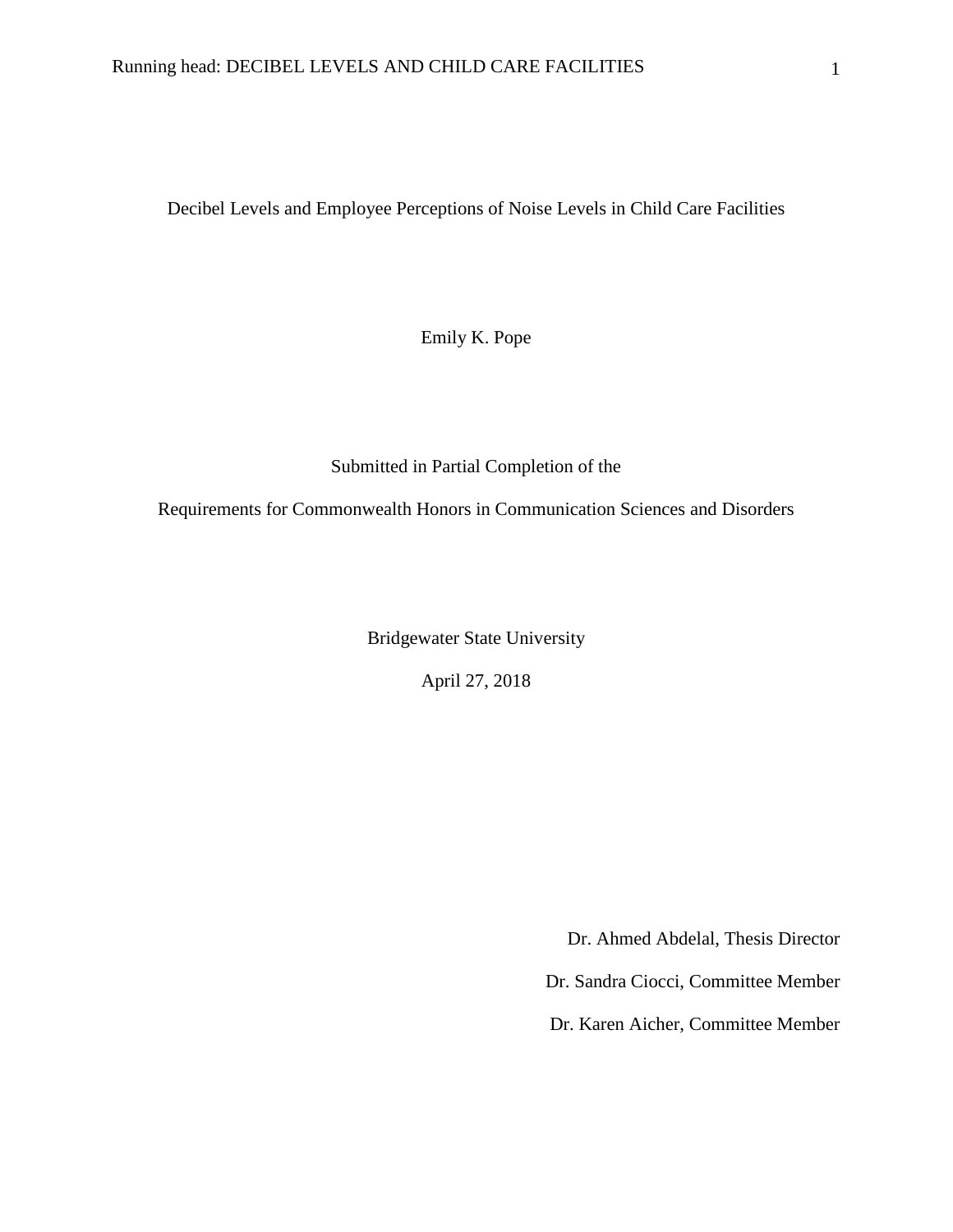Decibel Levels and Employee Perceptions of Noise Levels in Child Care Facilities

Sandra R. Ciocci, Ph.D., Emily K. Pope, and Victoria G. Gouveia

Bridgewater State University

Sandra R. Ciocci, Department of Communication Sciences and Disorders, Bridgewater State University; Emily K. Pope, Department of Communication Sciences and Disorders, Bridgewater State University; Victoria G. Gouveia, Department of Communication Sciences and Disorders, Bridgewater State University.

Correspondence concerning this article should be addressed to Sandra R. Ciocci, Ph.D., CCC-SLP, Professor of Communication Sciences and Disorders, Department of Communication Sciences and Disorders, Bridgewater State University, Bridgewater MA 02325. Email: [sciocci@bridgew.edu](mailto:sciocci@bridgew.edu)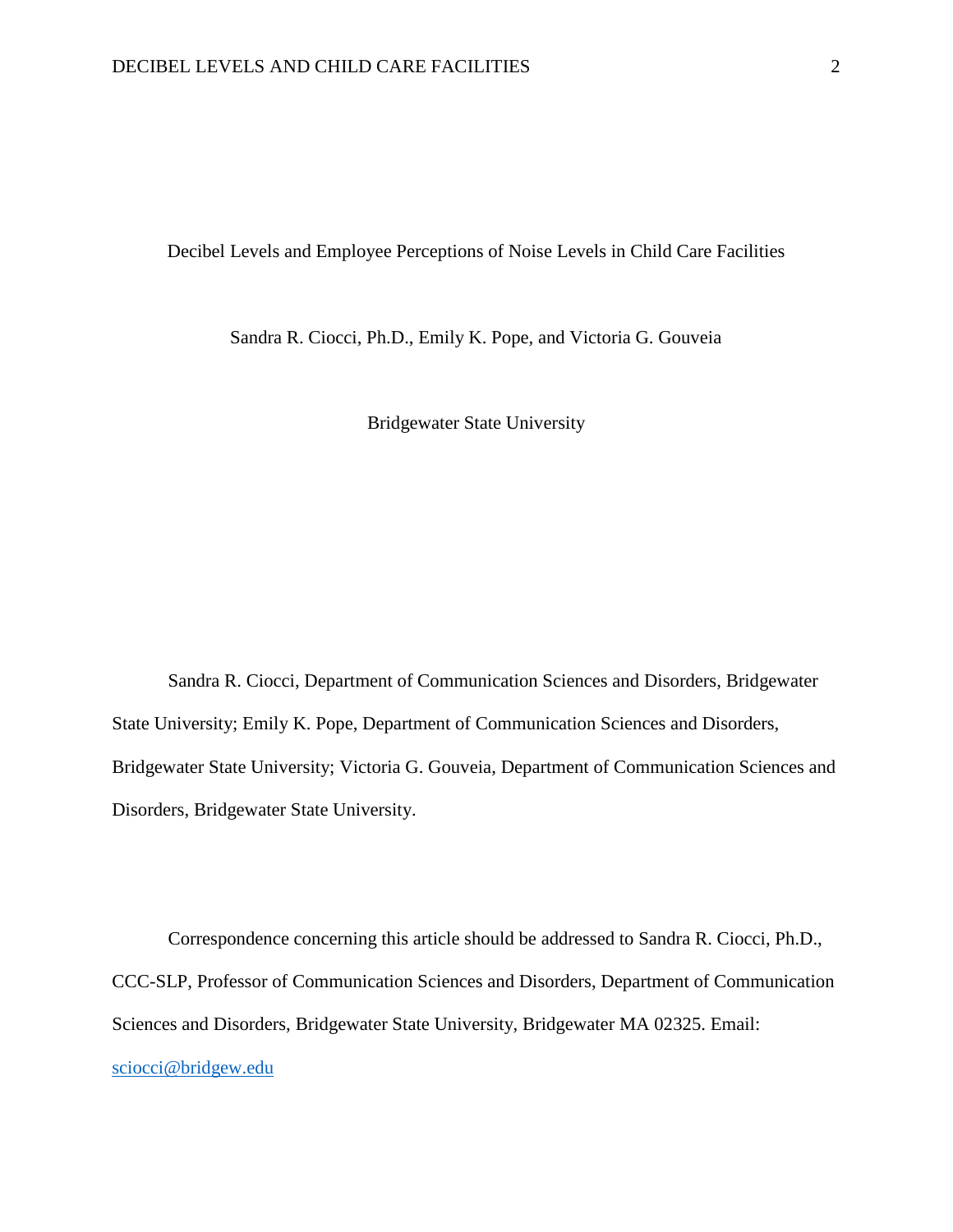#### Abstract

This quantitative study investigated decibel levels and employee perceptions of the noise levels in four child care facilities. Using a sound level meter, the decibel levels of each facility were measured when the rooms were unoccupied and when they were unoccupied and, information about the acoustic environment was collected. Employees (n= 22) completed a survey rating noise levels during activities throughout the day and the potential implications of the noise levels on their voice and hearing. Results showed that the child care facilities adhered to OSHA standards for permissible noise in work environments (90dBA for 8 hours). The sound-level measurements of the unoccupied facilities ranged from 34dBA to 53dBA and the sound level measurements of the occupied facilities ranged from 60dBA to 89dBA. Three of the four facilities incorporated design elements to reduce noise levels in their facility. Approximately half of the employees reported that they frequently needed to repeat themselves  $(n= 9)$  and raise their voice  $(n=11)$  in order to be heard in their work environment. While the majority of participants did not report ringing in their ears, all employees (n=2) working in the facility with minimal acoustic considerations reported ringing in their ears.

*Keywords*: decibel, noise, sound level, child care, school-age program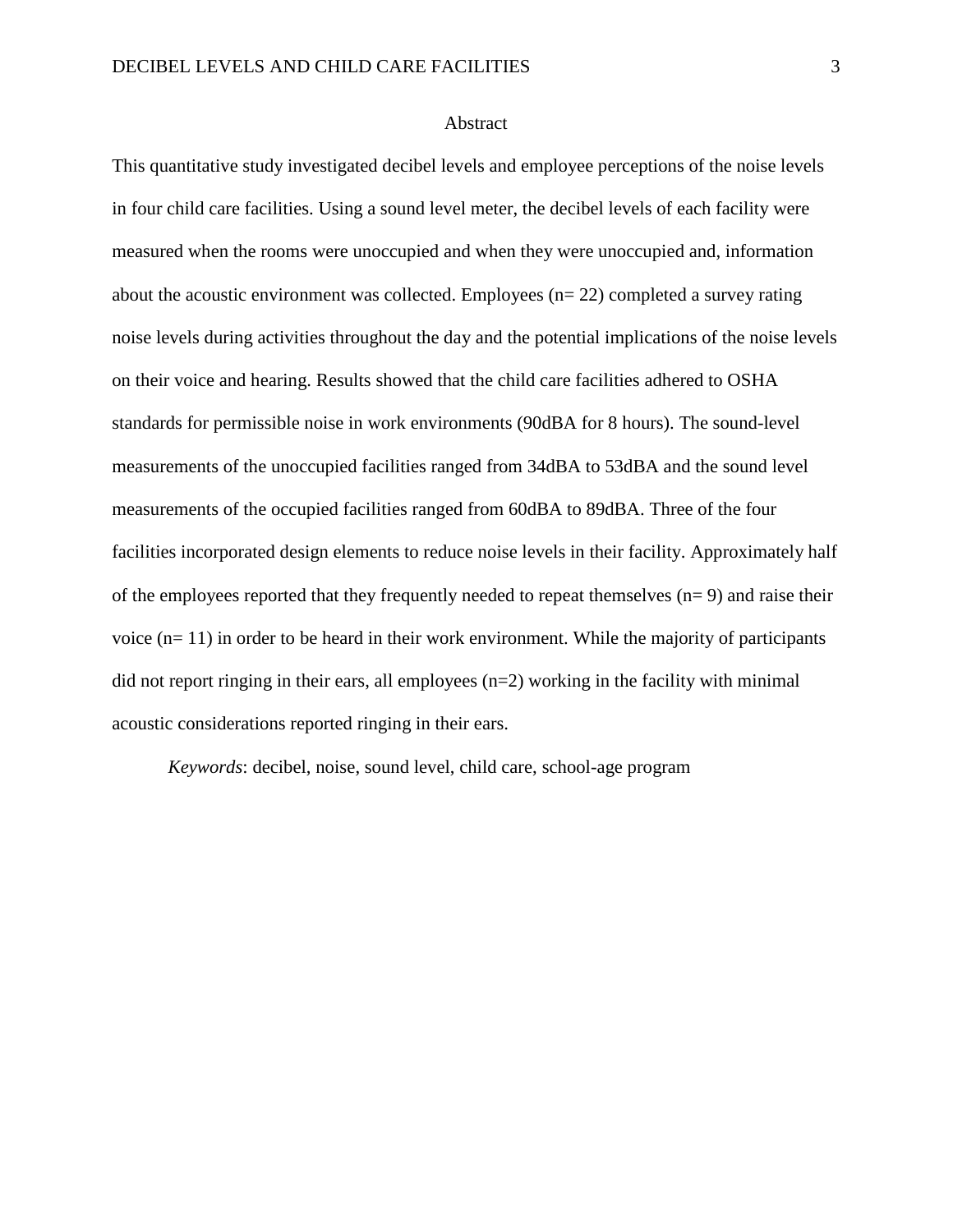Decibel Levels and Employee Perceptions of Noise Levels in Child Care Facilities

In the United States, an estimated 25.2% of the 20.4 million children under 5 years of age are cared for in an organized child care center and an estimated 5% of the 35.6 million children 5-14 years of age are cared for in a school-age program (Laughlin, 2013). A child care center is defined as, "a facility operated on a regular basis whether known as a child nursery, nursery school, kindergarten, child play school, progressive school, child development center, or preschool, or known under any other name, which receives children not of common parentage under 7 years of age" (Massachusetts General Laws, 15d, §1a, 2018). A school-age program is defined as, "a program or facility operated on a regular basis which provides supervised group care for children not of common parentage who are enrolled in kindergarten and are of sufficient age to enter first grade the following year, or an older child who is not more than 14 years of age" (Massachusetts General Laws, 15d, §1a, 2018).

Many child care facilities offer services for infants and toddlers (birth-3), pre-k children (3-5 years old), and school-age children (6-14 years old). As early enrollment in center-based child care has become a societal norm in the United States, the number of children in child care centers and school-age programs has increased (U.S. National Research Council & U.S. Institute of Medicine, 2000). Accordingly, interests in the effects of these centers on childhood development has substantially increased. One point of particular interest to researchers are the implications of child care centers and school-age programs on the vocal and acoustic health and development of children.

Noise levels in child care centers have been a source of concern in many communities for the past few decades. According to Kaysen (2016), child care centers in residential areas have received noise complaints from neighbors. The author cites disgruntled neighbors claiming that,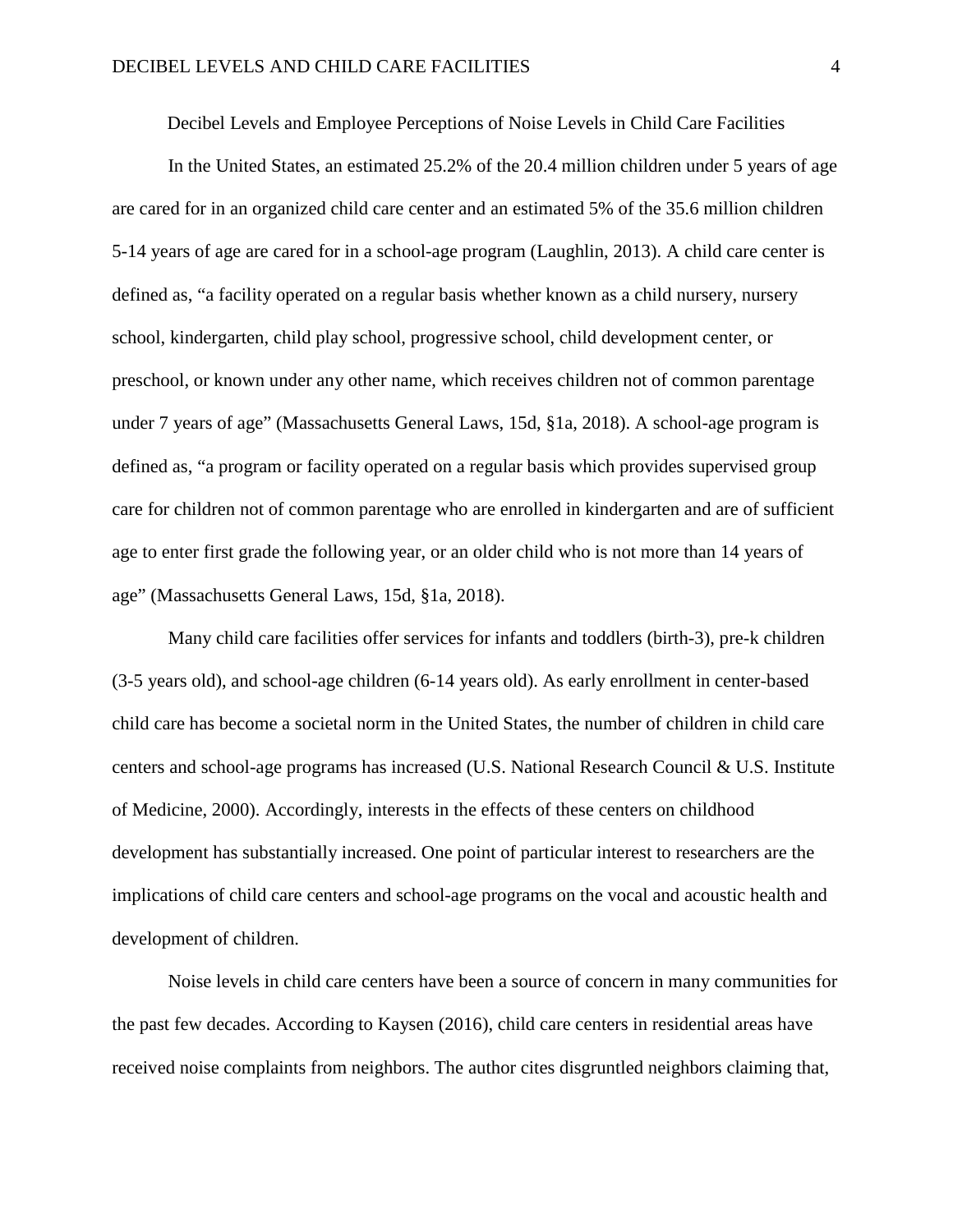"the noise [from the child care facility] is constant and intolerable." Nearly three decades earlier, Gardner (1988) reported noise complaints from about child care centers located in Massachusetts communities. Due to excessive noise, family day care centers in residential areas were under scrutiny and town neighbors attempted to prevent the establishment of day care centers in neighborhoods. In an effort to support these small businesses, the State of Massachusetts passed legislation prohibiting "local officials from regulating family day care unless a town's zoning bylaws contain a specific amendment to that effect" (Gardner, 1988). As a result of the legislation, the majority of the towns in the State of Massachusetts developed zoning bylaws prohibiting child care facilities in residential areas due to noise complaints.

#### **Research Questions**

Within the context of current research and legislation, the study aimed to answer the following questions:

1. What are the noise levels in child care facilities?

2. What are employees' perception of noise levels within child care facilities? 3. Do noise levels in child care facilities impact the vocal and acoustic health of employees?

#### **Literature Review**

Merriam-Webster (2017) defines noise as "any sound that is undesired or interferes with one's hearing…" In children and adults, chronic, elevated exposure to noise above 70 dBA-80 dBA for 8 or more hours per day can have negative auditory and non-auditory health effects, including permanent noise-induced hearing loss (Veit, Dellarco, Dearborn, & Neitzel, 2015). Noise Induced Hearing Loss (NIHL) is a "[hearing loss] caused by exposure to excessively loud sounds and cannot be medically or surgically corrected; noise-induced hearing loss can result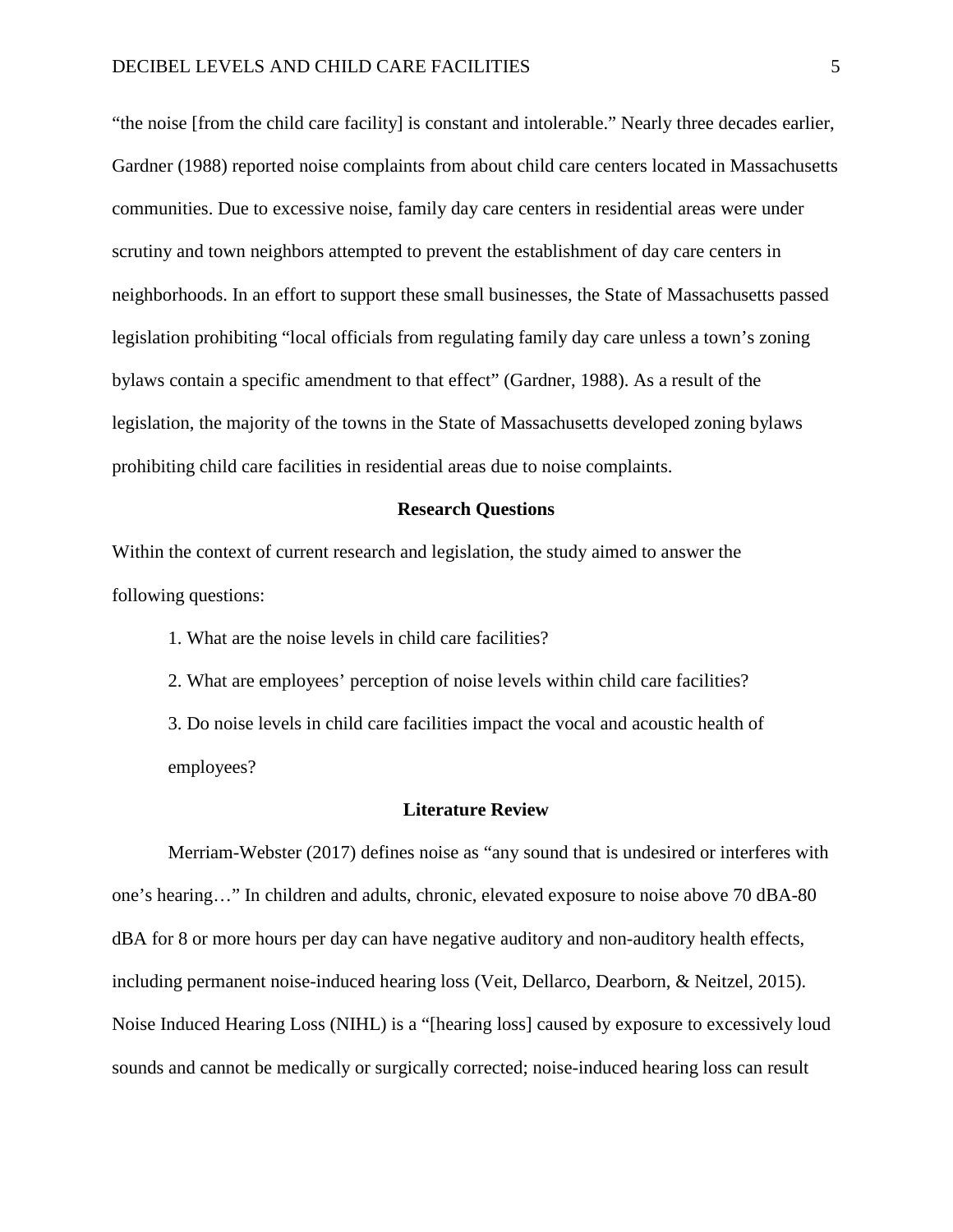from a one-time exposure to a very loud sound, blast, or impulse, or from listening to loud sounds over an extended period" (NICDC, 2017).

In the United States, there is an estimated 30 million adults and 5.2 million children with a noise-induced hearing impairment (Niskar, Kieszak, Holmes, Esteban, & Rubin, 2001; National Institute on Deafness and Other Communication Disorders, 2017). Furthermore, an estimated 20 million children and adults are exposed to dangerous noise levels every day (Tak, Davis, & Calvert, 2009). Reports of noise levels in child care centers and school-age programs have ranged from 75-81 dBA (Etzel, 2013) to 81-85 dBA (McAllister, Granqvist, Sjölander, & Sundberg, 2007). According to the US Occupational Safety and Health Administration (OSHA), at noise levels exceeding 80 dBA, people must speak very loudly to be heard. At noise levels of 85 dBA people must shout to communicate with coworkers who are within three feet of each other.

The reported noise levels of child care centers and school-age programs (75- 85 dBA) can cause hearing loss in children and adults (Anderson, 2011) and will negatively affect their communicative abilities. Repeated exposure to noise, like that which can occur in a child care center or a school age program, can negatively impact the speech perception of children (Anderson, 2011) and adversely affect their cognitive performance (Boman, 2004). In addition, children and employees must often raise their voices to communicate with others which, in turn, will negatively affect their vocal health (McAllister, et. al., 2007; Rantala, Hakala, Holmqvist, & Sala, 2015).

Although the literature has described the adverse effects of noise on children and adults in child care and school-age programs, it did not include children and adult perceptions of the noise levels within these facilities. Consequently, this study was designed to examine these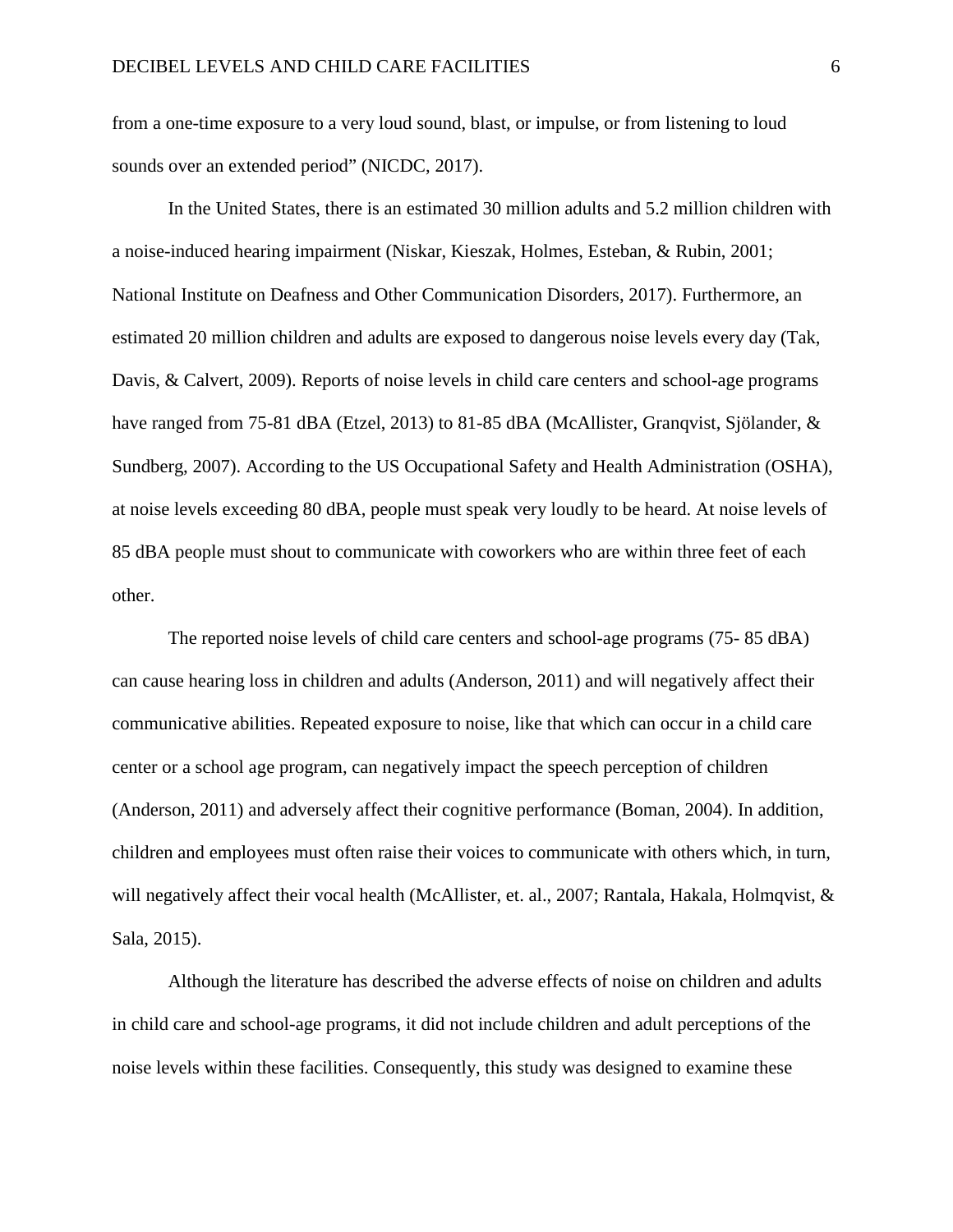perspectives by investigating the noise levels in child care facilities and employees' judgment of those noise levels. Furthermore, the study examined the perceived effect of noise levels on the vocal and acoustic health of employees. The authors hypothesized that there was a direct relationship between sound level measurements and employee perceptions of noise levels in the facility. It was predicted that as sound level measurements increased, participants rating of the loudness of their work environment should also increase. Additionally, it was predicted that as noise levels in the environment exceeded 75 dBA, participants' ratings of their vocal and acoustic health would decrease.

#### **Methods and Designs**

The purpose of this study was to examine the decibel levels in child care facilities and employees' perceptions of those noise levels. Institutional Review Board (IRB) approval was obtained prior to the launching of the study. Using a quantitative design, data collection included: the measurement of decibel levels and a survey of employee perceptions of noise levels in child care facilities. The instruments used to collect data included: a sound-level meter and an employee survey.

#### **Participants**

Data were collected from 22 employees (18 years or older) at four different school age facilities located in southeastern Massachusetts. Consent to participate was first obtained by the managers of the facility and then from the employees. Of the participants, 12 were full-time employees (> 40 hours or more per week) and 10 were part-time employees (< 40 hours per week). In adherence to Massachusetts child care licensing regulations the provider-to-child ratio for pre-school age children was 1:10 and the provider-to-child ratio for school-age children was 1:13.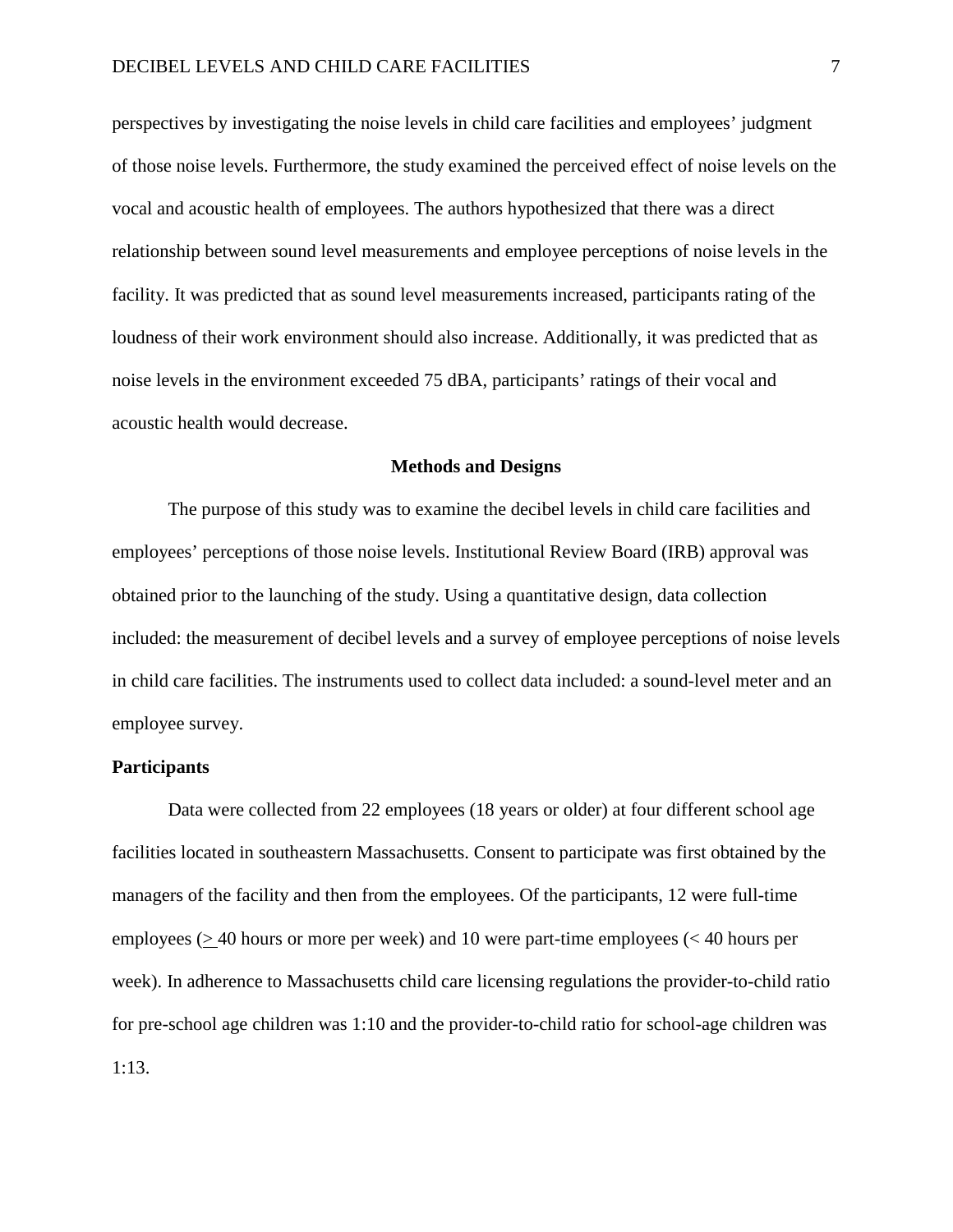#### **Sound Level Measurements**

Sound-levels of each child care facility were recorded using a RadioShack Digital Sound Level Meter. The sound level meter was adjusted to "A-weighted" setting. The frequency response of an A-weighted sound level meter is similar to the response of the human ear and is used by environmental and hearing conservation programs, such as the US Occupational Safety and Health Administration (OSHA, 2013). To ensure accuracy of measurements, each sound-level meter was tested prior to and immediately following data collection according to the RadioShack Digital Sound Level Meter 3300099 User Guide.

Sound-level measurements were recorded in nine classrooms in four child care facilities before the hours of operation (i.e., prior to the arrival of children and faculty) and during the hours of operation. In each facility, the sound-level measurements were collected throughout the day. Sound-levels were measured during various period of the day (e.g., breakfast, snack, lunch, free play, and small groups) according to the schedule of the facility. For accurate sound-level measurements, the researchers adhered to the technical procedures outlined by US OSHA Technical Manual (2013). In addition to sound-level measurements, information about the acoustic environment was obtained by taking photographs of the rooms while they were unoccupied; children and employees were not photographed. Data about the acoustic environment included information about design elements in the child care facility aimed at reducing noise levels.

#### **Survey**

The survey collected data on employees' rating of noise levels throughout the work day and employees' rating of their vocal and acoustic health. At each facility, employees (n=23) were requested to complete an anonymous, voluntary survey about their perception of noise levels in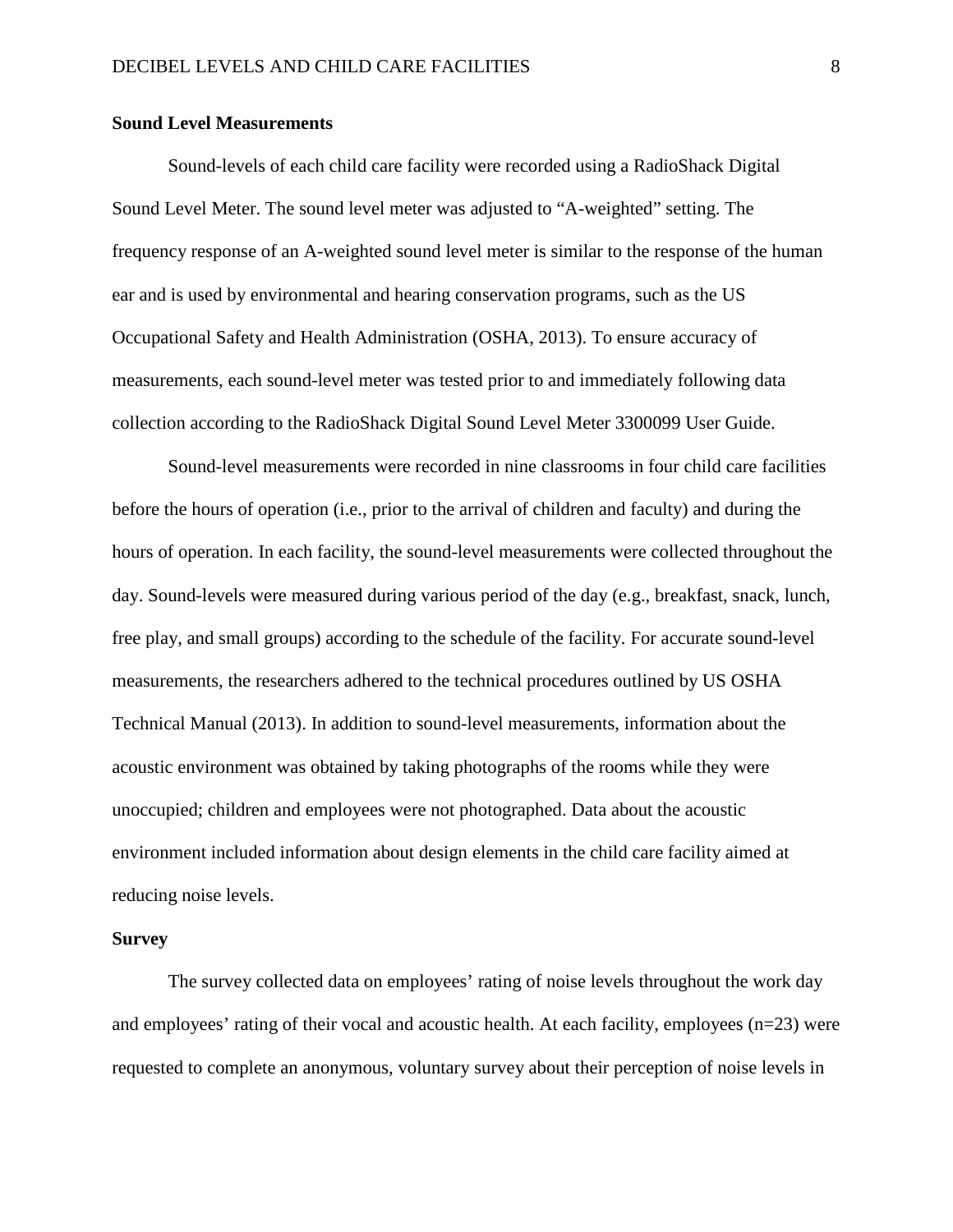their work environment. If employees volunteered to participate, the participants were required to agree to an informed consent statement (n=22). Participants who did not agree to the informed consent statement were discarded  $(n=1)$ . Once the participants completed the survey, the researchers collected the completed surveys for analysis (n=22).

The survey consisted of four sections: (1) informed consent, (2) demographic information, (3) employee perceptions of noise levels during various activities, and (4) vocal and acoustic health in child care settings. In section one, participants were required to read and agree to the informed consent statement in order to participate in the study. Completed surveys that did not include informed consent were excluded (n=1). Additional exclusion criteria included incomplete surveys (n=0). In section 2, participants reported demographic information about the number of days and hours they work per week at the facility. In addition, participants reported information about the age groups they supervised at the facility. In section three, participants rated the loudness of their work environment during specific activities (e.g., breakfast, free play, and small group) on an adapted version of the Likert scale. The modified scale required participants to rate their work environment during each activity as: comfortable, uncomfortable, or very uncomfortable. According to Bishop and Herron (2015), using an even-point scale forces participants to agree or disagree with each statement, rather than select 'neutral' as a response. In section 4, participants reported about their vocal and acoustic health. In this section, participants used a different 5-point Likert scale to indicate the degree to which they agreed with statements about their vocal and acoustic health in their work environment: The 5-point Likert scale included the following participant choices: strongly agree, agree, neutral, disagree, and strongly disagree. The complete survey is included in Appendix.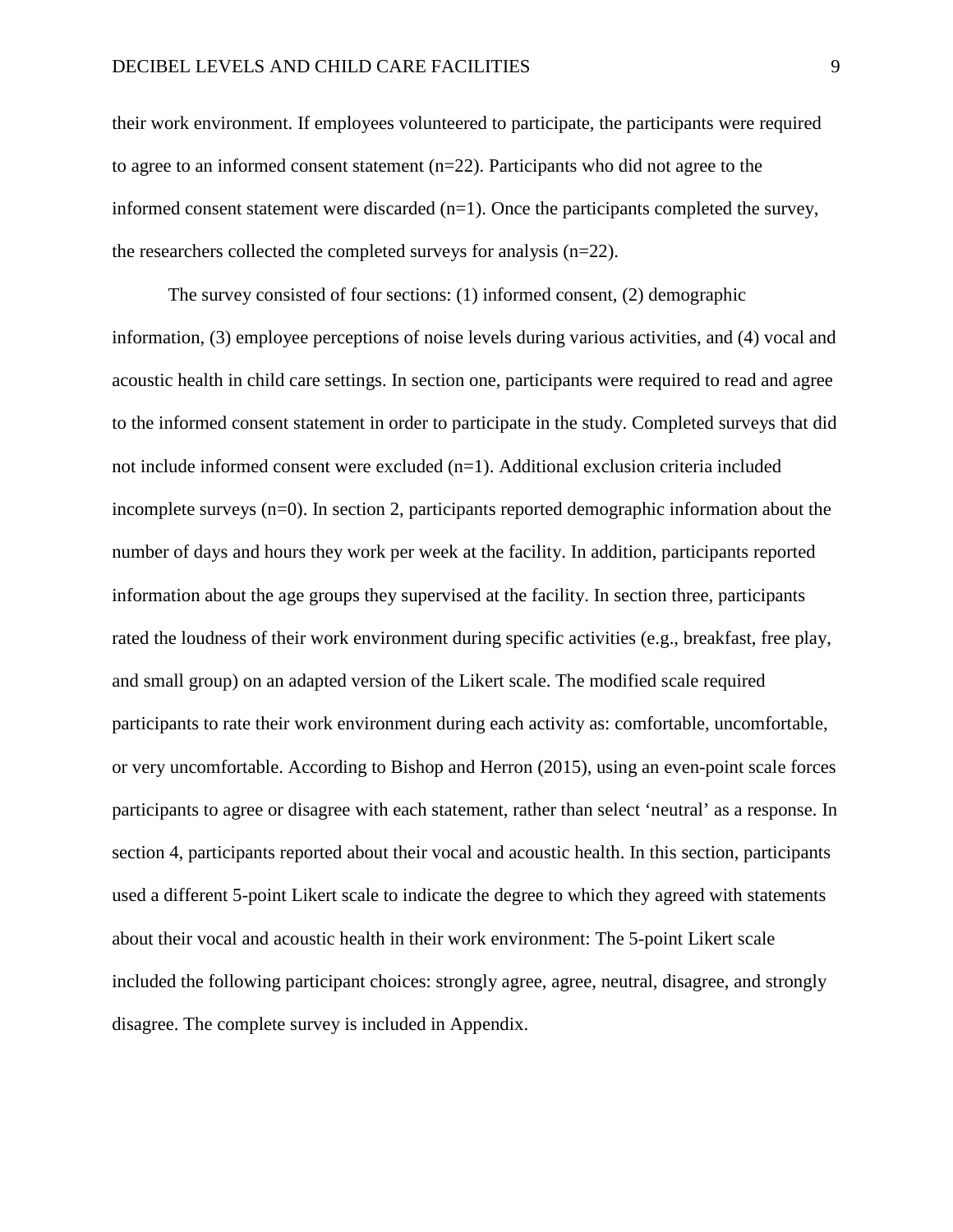#### **Results**

The purpose of this study was to examine the decibel levels in child care facilities and employees' perceptions of those noise levels. The study included 22 participants working in four different child care facilities. In contrast to the authors' hypothesis, results suggested there was no relationship between sound level measurements and participants rating of noise levels. As noise levels increased, participants rating of the loudness of their work environment remained comfortable. Additionally, the results suggested there was no relationship between noise levels and participants' rating of their vocal and acoustic health. However, the results indicated the duration of exposure to noise did impact participants reported vocal and acoustic health. In their work-environment, part-time participants reported more vocal and acoustic health problems than full-time participants.

#### **Sound-Level Measurements**

Results of this study showed that all four facilities adhered to US OSHA standards for permissible noise in work environments, as sound level measurements did not exceed 90 dBA for 8 hours (See Figure 1). The noise level of the unoccupied facilities ranged from 34 dBA



*Figure 1.* Average Sound-Level Measurements in Child Care Facilities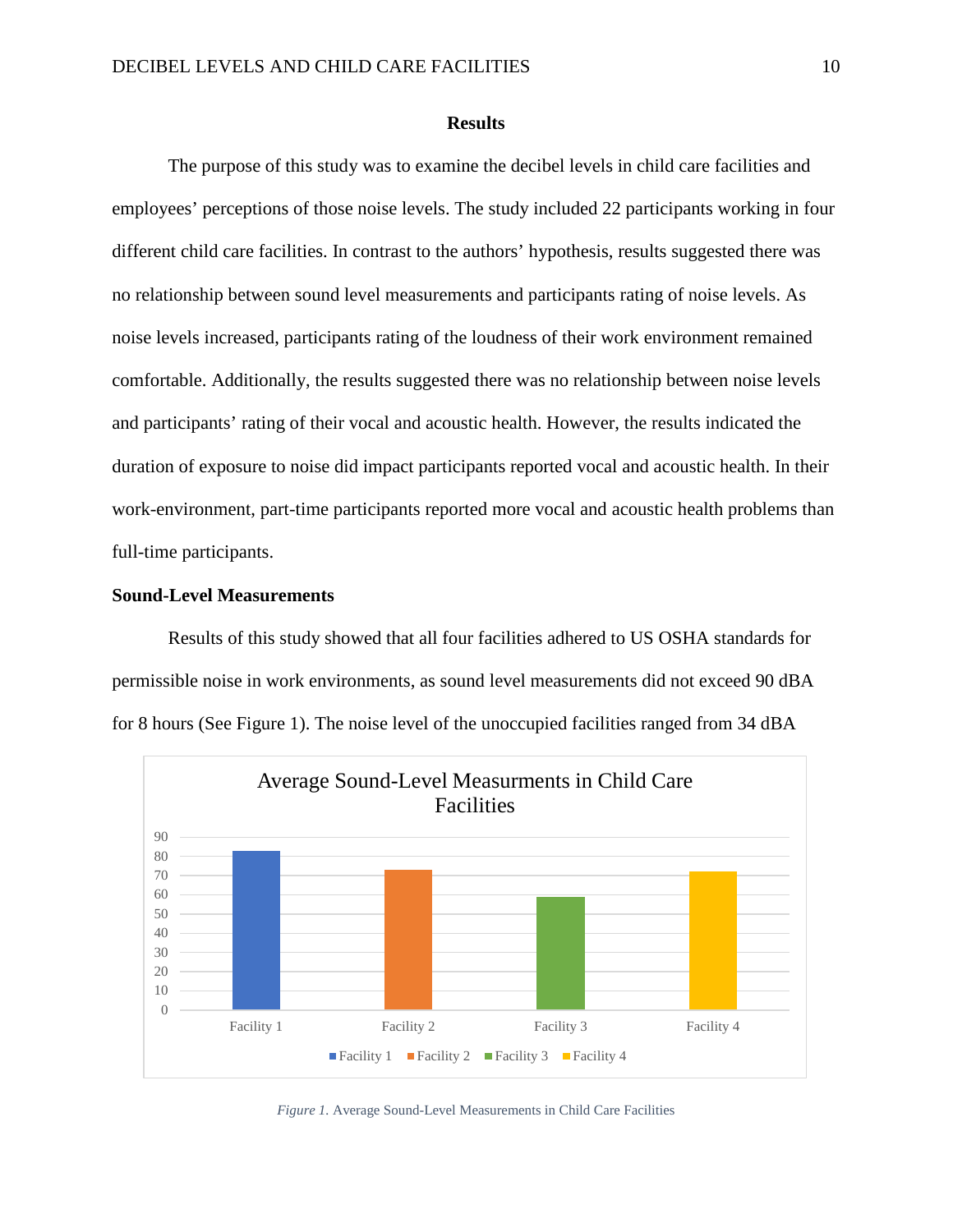to 53 dBA, with an average noise level of 43 dBA. The noise levels of the occupied facilities ranged from 60 dBA to 89 dBA, with an average noise level of 73 dBA. In addition, sound level measurements were also obtained and analyzed based on activity type. The results indicated the noise levels during free-play activities were consistently loud in each facility, with an average noise level of 81 dBA.

Three of the four centers incorporated design elements to reduce noise levels in their facility. The design elements included: carpet, window treatments, soft-tack walls, and acoustic tile ceilings. As indicated by Figure 1, the facility with minimal acoustic considerations (i.e., Facility 4) had a higher average noise level (83dBA) than the other three facilities with acoustic considerations.

#### **Survey**

The results of the survey showed that participants reported a significant number of child care activities had comfortable noise levels, with the exception of gross motor and free play activities. In gross motor activities, over half of the participants rated the noise level as comfortable  $(n=11)$  and the remaining participants rated the noise level as uncomfortable  $(n=7)$ , very uncomfortable  $(n=1)$ , or does not apply  $(n=2)$ . In free play activities, the majority of the participants (n=12) rated the noise level as uncomfortable (n= 10) or very uncomfortable (n= 2). Approximately half of the participants reported that they frequently needed to repeat themselves  $(n= 9)$  and raise their voice  $(n= 11)$  in order to be heard in their work environment. The majority of participants did not report vocal tiredness  $(n=18)$  or difficulty hearing others (n=12) due to noise levels. While the majority of participants did not report ringing in their ears, the participants of the facility with minimal acoustic considerations reported ringing in their ears  $(n= 2)$ .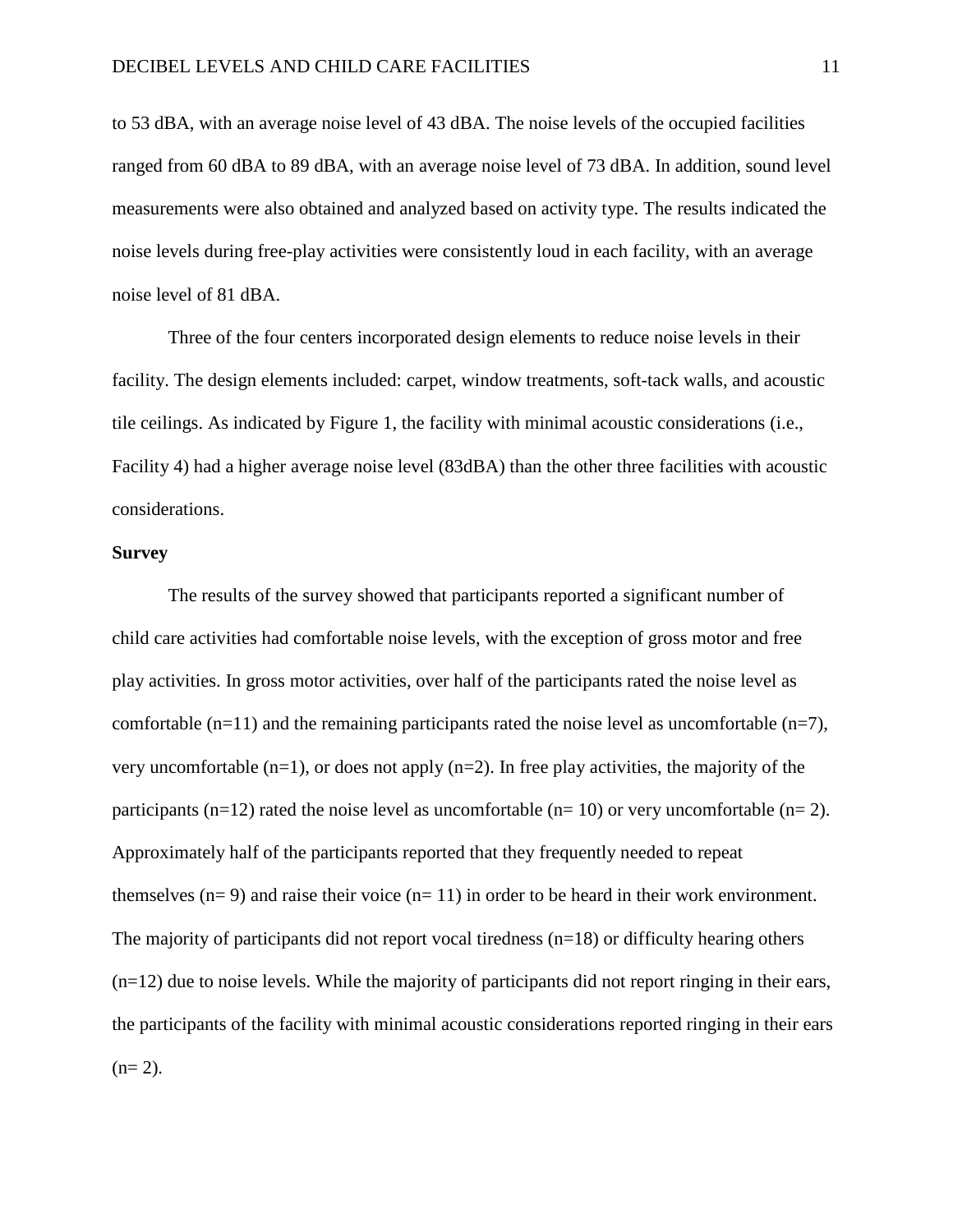Results suggest that the duration of exposure to noise did not impact participants' rating of noise levels. However, the results indicate the duration of exposure to noise did impact their reported vocal and acoustic health. In their work-environment, part-time participants reported more vocal and acoustic health problems than full-time participants. Of the 10 part-time participants, 6 reported that they needed to repeat themselves to be heard, while only 3 of the full-time participants (n=12) reported that they needed to repeat themselves. The majority of part-time participants also reported that they need to raise their voice to be heard  $(n=7)$ . In contrast, only 4 full-time participants reported that they needed to raise their voice.

#### **Discussion**

The data obtained during this study showed that all four child care facilities adhered to OSHA standards for permissible noise in work environments, as sound level measurements did not exceed 90 dBA for 8 hours. Additionally, the average noise levels of each facility did not exceed American Speech, Language, and Hearing Association's (ASHA) suggested 85 dBA dangerous decibel level with short bursts of noise exceeding the suggested level. Although brief, the repeated exposure to sounds at or above 85dBA can cause hearing loss (NIDCD, 2017). Fulltime participants (> 40 hours per week) are at a greater risk of NIHL due to the duration of their exposure to decibel levels at or exceeding 85 dBA. In order to protect the vocal and acoustic health of children and employees, it is imperative to educate child care centers and school-age programs about preventative measures to reduce dangerous noise levels in their facilities. The Acoustical Society of America (2002) provides acoustical performance criteria, design requirements, and design guidelines for school classrooms and other learning spaces, such as child care facilities and school age programs, to reduce background noise or reverberation that could negatively affect learning environments.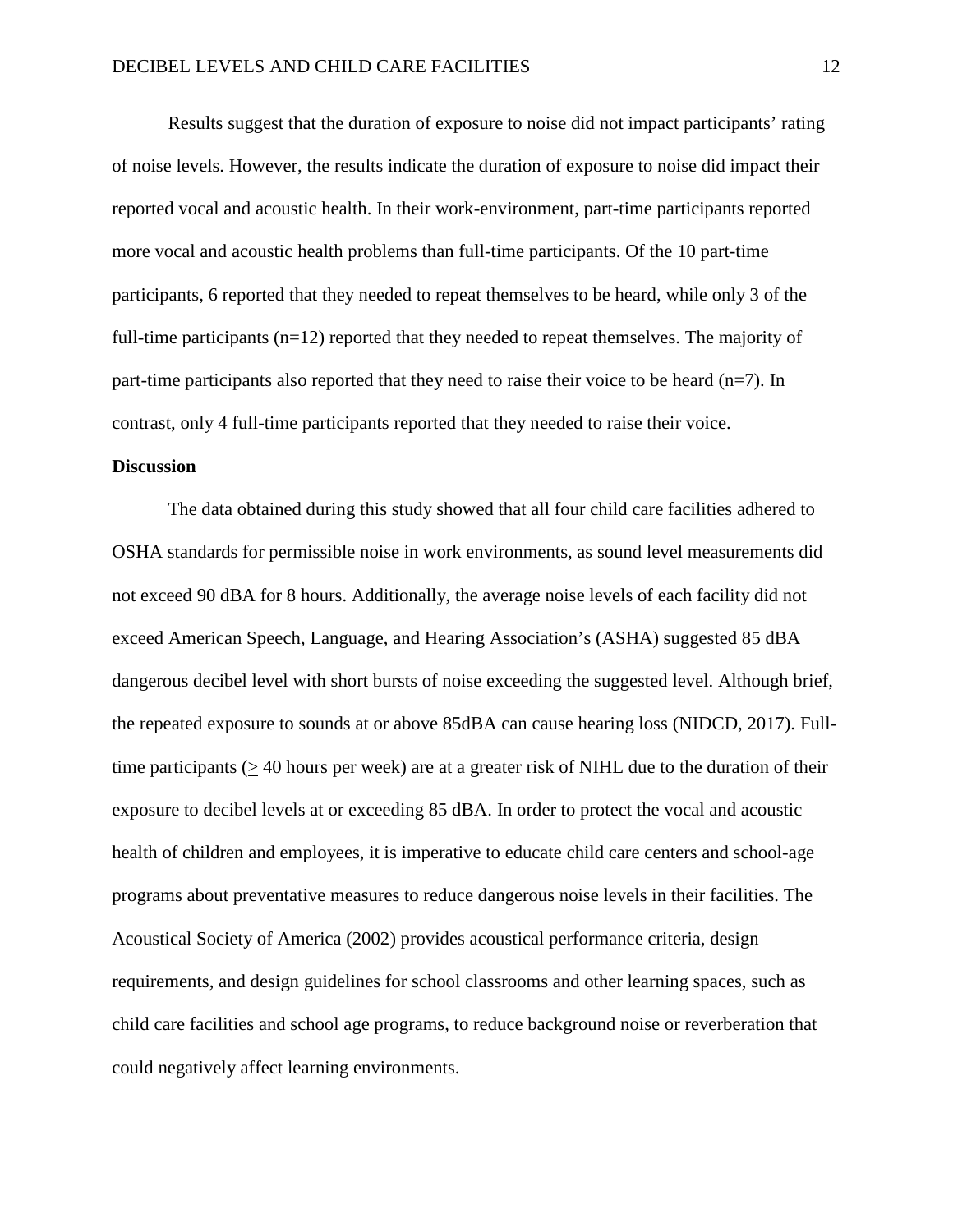The importance of ASA standards is reinforced by Figure 1, where the facility with minimal acoustic considerations (i.e., facility 4) had a significantly higher average noise level (83 dBA) than facility 2, with the most acoustic considerations (59 dBA). Although there was a significant difference between the average noise levels of facility 2 and 4, the noise level differences were not reflected in the participant surveys. Participants from both facility 2 and 4 rated the noise levels of activities within their respective child care facility as comfortable. Participants from facility 2 did not report vocal or acoustic difficulties and participants from facility 4 did not report vocal problems. In facility 4, participants reported ringing in their ears. The survey responses from participants in facility 4 highlights the risk of noise-induced hearing loss. According to OSHA standards (2015), at noise levels exceeding 80 dBA, people are required to speak very loudly to be heard and at noise levels of 85 dBA people must shout to communicate with coworkers who are within three feet of each other. Although the participants were exposed to an average decibel level of 83 dBA, they did not report discomfort associated with increased sound levels.

#### **Limitations**

There were two major limitations of this study, and they are related to duration and the technology used. Due to time limitations, sound-level measurements for each facility were recorded in one day. Future research should incorporate multiple measurements over an extended period of time. A longitudinal study would provide a more comprehensive report of noise levels in each facility in different activity conditions over a period of time. Obtaining sound-level measurements during each activity over the course of week would enable researchers to examine the average noise levels in each facility per day and per activity. The extended duration of data collection would enable researchers to determine outliers in the data and additional factors that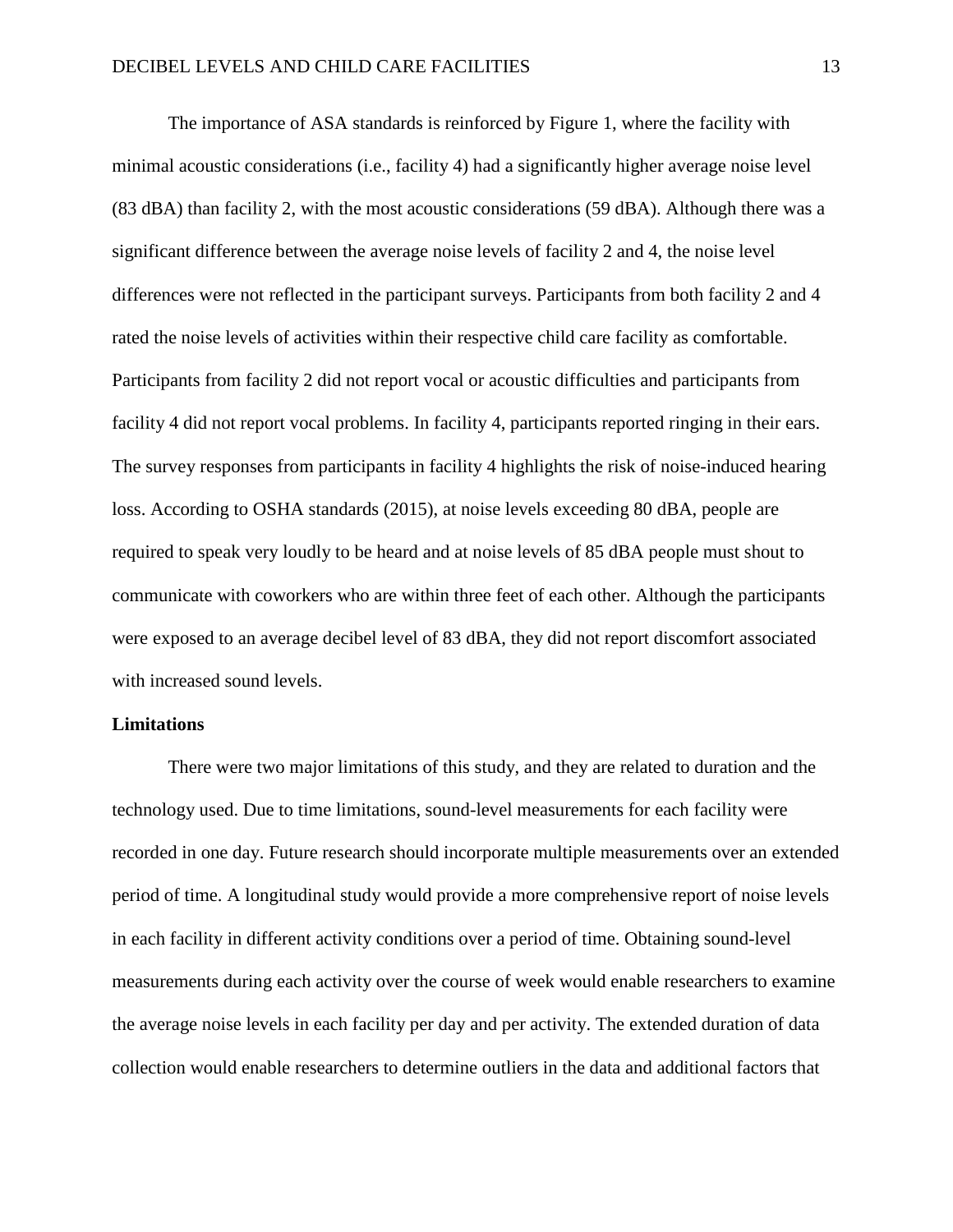may influence noise levels. The second limitation was the technology used to record sound-level measurements. Sound-level meters provide a cross-sectional perspective of noise levels. Although sound-level meters collect important data about noise levels in a facility, a noise dosimeter, which measures the noise levels an individual is exposed over an extended period of time, would provide a more comprehensive report of the noise levels each employee is exposed to during different activities (OSHA, 2013). According to OSHA (2013), "the dosimeter is actually worn by the worker to determine the personal noise dose during the work shift or sampling period… [the device] is a form of personal sampling, averaging noise exposure over time."

#### **Conclusion**

This quantitative study examined the noise levels in child care facilities and employees' judgment of those noise levels. Furthermore, the study examined the effect of noise on the vocal and acoustic health of employees. Within the context of the current research, the primary purpose of the study was to investigate employees' judgment of noise levels in child care facilities. In addition, the study was intended to contribute to literature on the effects of noise on children and adults in child care facilities. Further research is needed in order to investigate decibel levels in child care facilities and to develop educational and environmental strategies to effectively reduce potentially hazardous decibel levels in child care settings.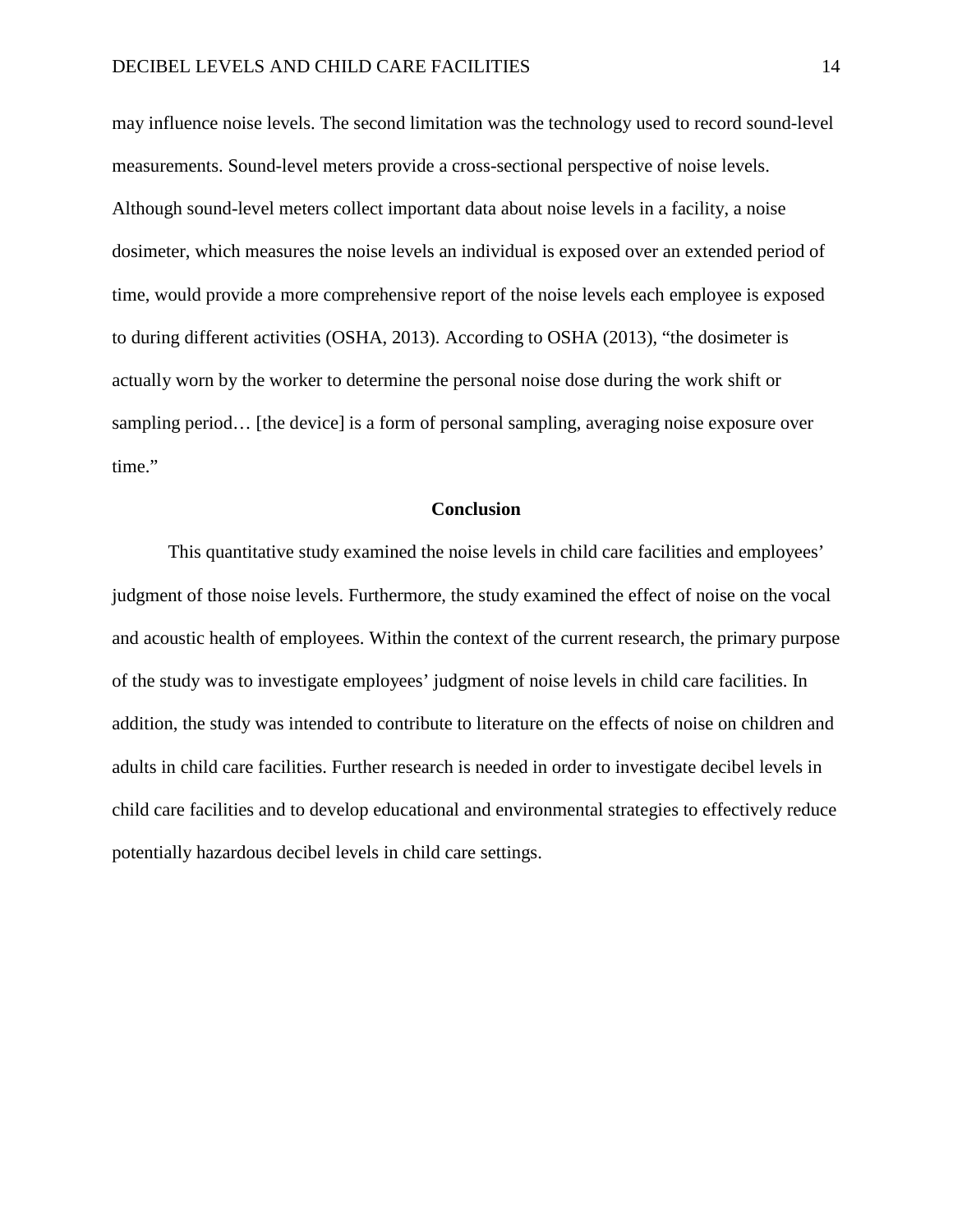#### References

Acoustical Society of America. (2002). American National Standard: Acoustical performance criteria, design requirements, and guidelines for schools. *The American National Standards Institute*. Retrieved from

http://www.soundivide.com/uploads/content\_file/asa\_acoustic\_requirements\_for\_schools -50.pdf

- Anderson, K. L. (2001). Kids in noisy classrooms: what does the research really say? *Journal of Educational Audiology*, 9, 21-23. Retrieved from https://successforkidswithhearingloss.com/wpcontent/uploads/2011/08/Kids-in-Noisy-Classrooms-What-does-the-researchreally-say.pdf
- Bishop, P., & Herron, R. (2015). Use and misuse of the Likert item responses and other ordinal measures. *International Journal of Exercise Science*, 8(3), 297–302.
- Boman, E. (2004). The effects of noise and gender on children's episodic and semantic memory. *Scandinavian Journal of Psychology*, 45, 407-416. Retrieved from http://www.who.int/ceh/capacity/noise.pdf
- Commonwealth of Massachusetts. (2018). Licensing policies for group and school-age child care programs. Retrieved from https://www.mass.gov/lists/licensing-policies-forgroupand-school-age-child-care-programs

Etzel, R. (2003). How environmental exposures influence the development and exacerbation of asthma. *Pediatrics*, 112, 233-239. Retrieved from http://pediatrics.aappublications.org/content/112/Supplement\_1/233

Gardner, M. (1988). Not in my backyard. Family day care faces stiff resistance in many communities. *The Christian Science Monitor*. Retrieved from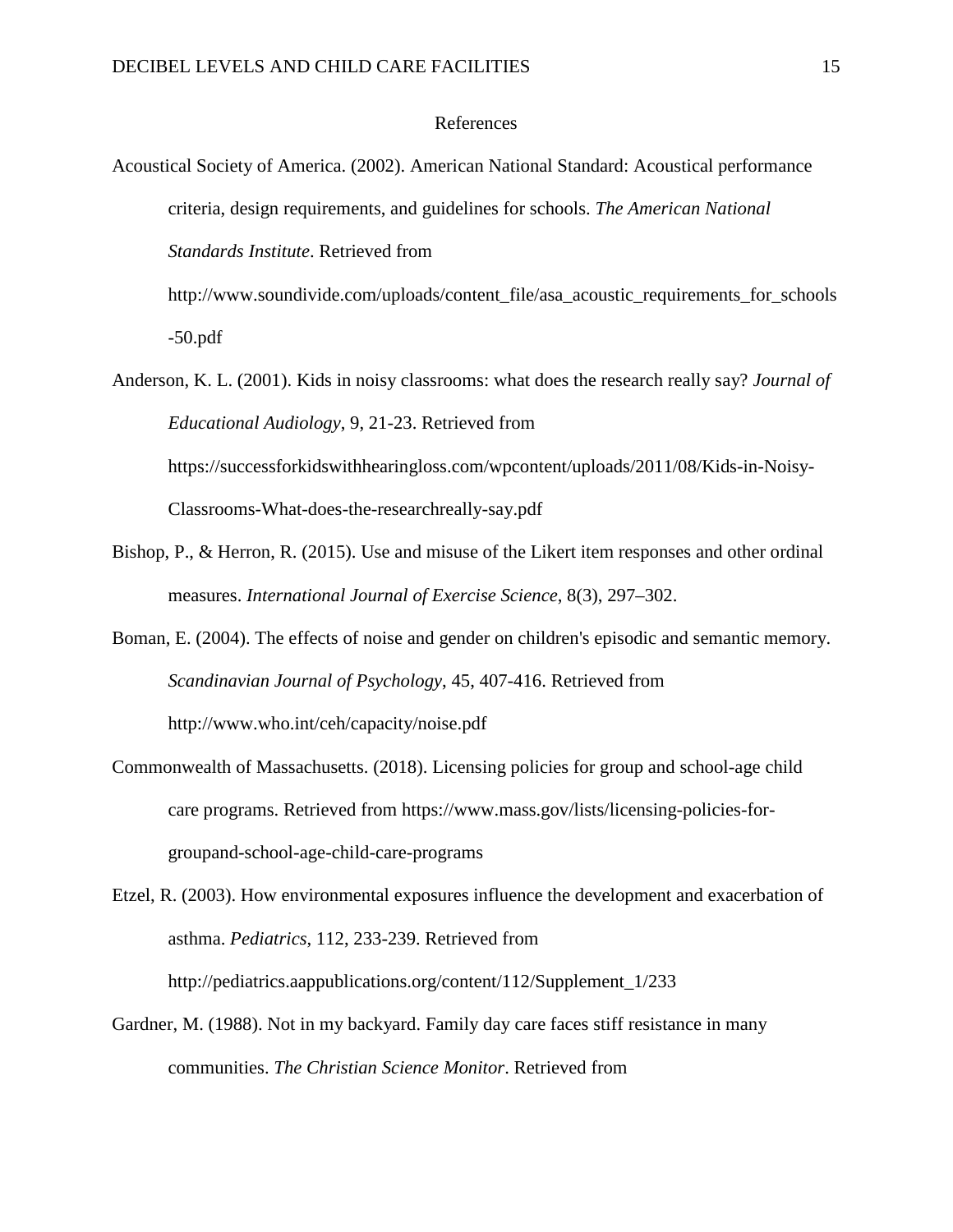http://www.csmonitor.com/1988/0121/hzone.html

- Kaysen, R. (2016). Center draws noise complaints. *The New York Times*. Retrieved from https://www.nytimes.com/2016/08/21/realestate/aday-care-center-draws-noisecomplaints. html
- Laughlin, L. (2013). Who's minding the kids? Child care arrangements: Spring 2011. *United States Census Bureau*. Retrieved from https://www.census.gov/prod/2013pubs/p70- 135.pdf
- Massachusetts General Laws, 15d, §1a, 2018.
- McAllister, A., Granqvist, S., Sjӧlander, P., & Sundberg, J. (2007) Child voice and noise: A pilot study of noise in day cares and the effects on 10 children's voice quality according to perceptual evaluation. *Journal of Voice*, 23, 587-593. Retrieved from http://www.jvoice.org/article/S0892-1997(07)00155-5/abstract
- National Institute of Deafness and Other Communication Disorders [NIDCD] (2017). Noise-Induced Hearing Loss. *National Institutes of Health*. Retrieved from https://www.nidcd.nih.gov/health/noise-induced-hearing-loss
- Niskar, A., Kieszak, S., Holmes, A., Esteban, E., & Rubin, C. (2001). Estimated prevalence of noise-induced hearing threshold shifts among children 6 to 19 years of age: The Third National Health and Nutrition Examination Survey, 1988-1994, United States. *Pediatrics*, 108, 40–43.
- Noise. (2017). In *Merriam-Webster* online. Retrieved from https://www.merriamwebster. com/dictionary/noise
- Occupational Safety and Health Administration. (2015). Facts sheet. *Occupational Safety and Health Administration*. Retrieved from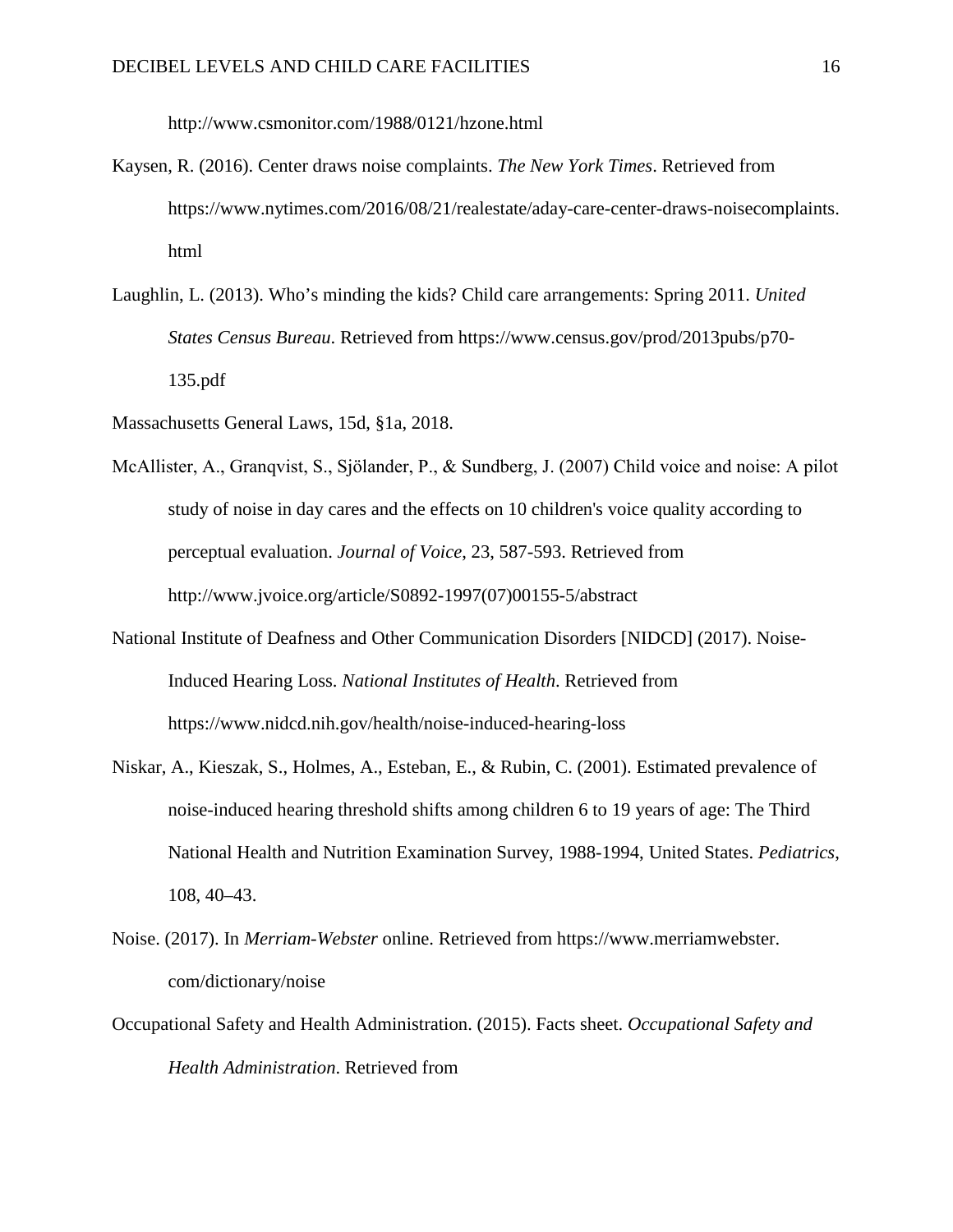https://www.osha.gov/Publications/laboratory/OSHAfactsheet-laboratory-safetynoise.pdf

- Occupational Safety and Health Administration. (2013). OSHA technical manual. *Occupational Safety and Health Administration*. Retrieved from https://www.osha.gov/dts/osta/otm/new\_noise/#soundlevel
	-
- Rantala, L., Hakala, S. Holmqvist, S. & Sala, E. (2015). Classroom noise and teacher's voice production. *Journal of Speech, Language, and Hearing Research*, 58, 1397-1406. Retrieved from http://jslhr.pubs.asha.org/article.aspx?articleid=2341270
- Sullivan, G. M., & Artino, A. R. (2013). Analyzing and interpreting data from Likert-type scales. *Journal of Graduate Medical Education*, 5(4), 541–542. Retrieved from http://doi.org/10.4300/JGME-5-4-18
- Tak, S., Davis, R., Calvert, G. (2009). Exposure to hazardous workplace noise and use of hearing protection devices among US workers--NHANES, 1999-2004. *American Journal of Industrial Medicine*, 52, 358–371. Retrieved from https://doi.org/10.1002/ajim.20690
- United States National Research Council & United States Institute of Medicine Committee on Integrating the Science of Early Childhood Development. (2000) *Growing up in child care*. Washington DC: National Academies Press.
- Viet, S. M., Dellarco, M., Dearborn, D. G., & Neitzel, R. (2014). Assessment of noise exposure to children: Considerations for the national children's study. *Journal of Pregnancy and Child Health*, 1(1), 1-8. Retrieved from http://doi.org/10.4172/2376-127X. 1000105